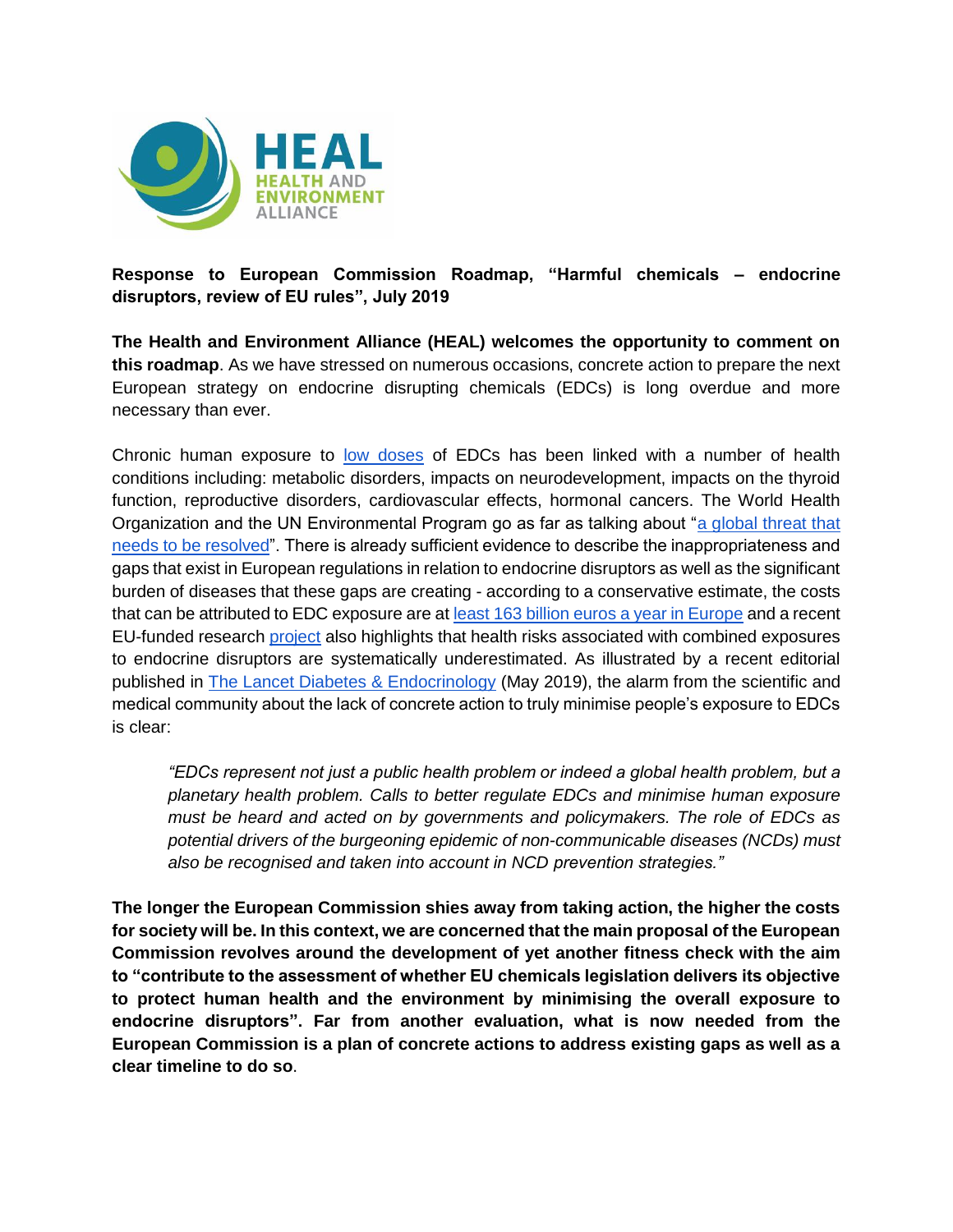The following calls and evidence base are relevant in this regard:

- [Environment Council Conclusions on chemicals,](http://data.consilium.europa.eu/doc/document/ST-10713-2019-INIT/en/pdf) 26 June 2019
	- *"URGES the Commission to ensure a high level of protection of human health and the environment by minimising exposure to endocrine disruptors, as endorsed by the 7th EAP, and by stimulating substitution by safer chemicals, as far as technically and practically possible, and to provide, without undue delay, an action plan with clear and concrete measures and an ambitious timeline for doing so".*
- [European Parliament resolution](http://www.europarl.europa.eu/doceo/document/B-8-2019-0241_EN.pdf) on endocrine disruptors, 15 April 209

*"Calls on the Commission to swiftly take all necessary action to ensure a high level of protection of human health and the environment against EDCs by effectively minimising overall exposure of humans and the environment to EDCs".*

- [European Parliament study,](http://www.europarl.europa.eu/RegData/etudes/STUD/2019/608866/IPOL_STU(2019)608866_EN.pdf) "Endocrine Disruptors: from Scientific Evidence to Human Health Protection', European Parliament, Directorate-General for Internal Policies, Policy Department for Citizens' Rights and Constitutional Affairs", 15 January 2019.

As highlighted on numerous occasions, priority issues to be dealt with should notably include:

- **Closing regulatory gaps** that currently leave human health unprotected, in particular when it comes to food contact materials, toys, and cosmetics;
- **Addressing the current lack of horizontal definition** for EDCs across regulations;
- **Ensuring coherence across regulations** when it comes to dealing with EDCs, e.g. automatically translating the identification of ED substances under one regulation into other regulations covering the same substances across different uses, ensuring that identified SVHCs for their endocrine disrupting properties are banned from use in consumer products such as food packages. This is particularly important in the context of ever increasing use of materials that contain ED substances such as plastics, which are regulated by various regulations depending on their use and their primary or recycled nature.
- **Continuously updating data requirements** in relation to endocrine disruptors across regulations to allow for EDC identification. In this regard, steps need to be taken as soon as possible in the REACH, biocides and pesticides regulations;
- Clarifying how the European Commission plans to **address potentially difficult situations to adequately test EDCs**, in particular in the context of the cosmetics regulation that foresees a ban on animal testing, while we know that current alternative test methods are not adequate to detect adverse impacts in intact organisms and no validated non-animal alternative test methods exist for systemic toxicity;
- **Taking into account suspected EDCs** in the next European strategy, in order to ensure coherence with the EU approach to carcinogens, mutagens and reprotoxic substances and to regulate according to the precautionary principle that is enshrined in the EU Treaties and should guide the EU action in the context of ever growing scientific evidence